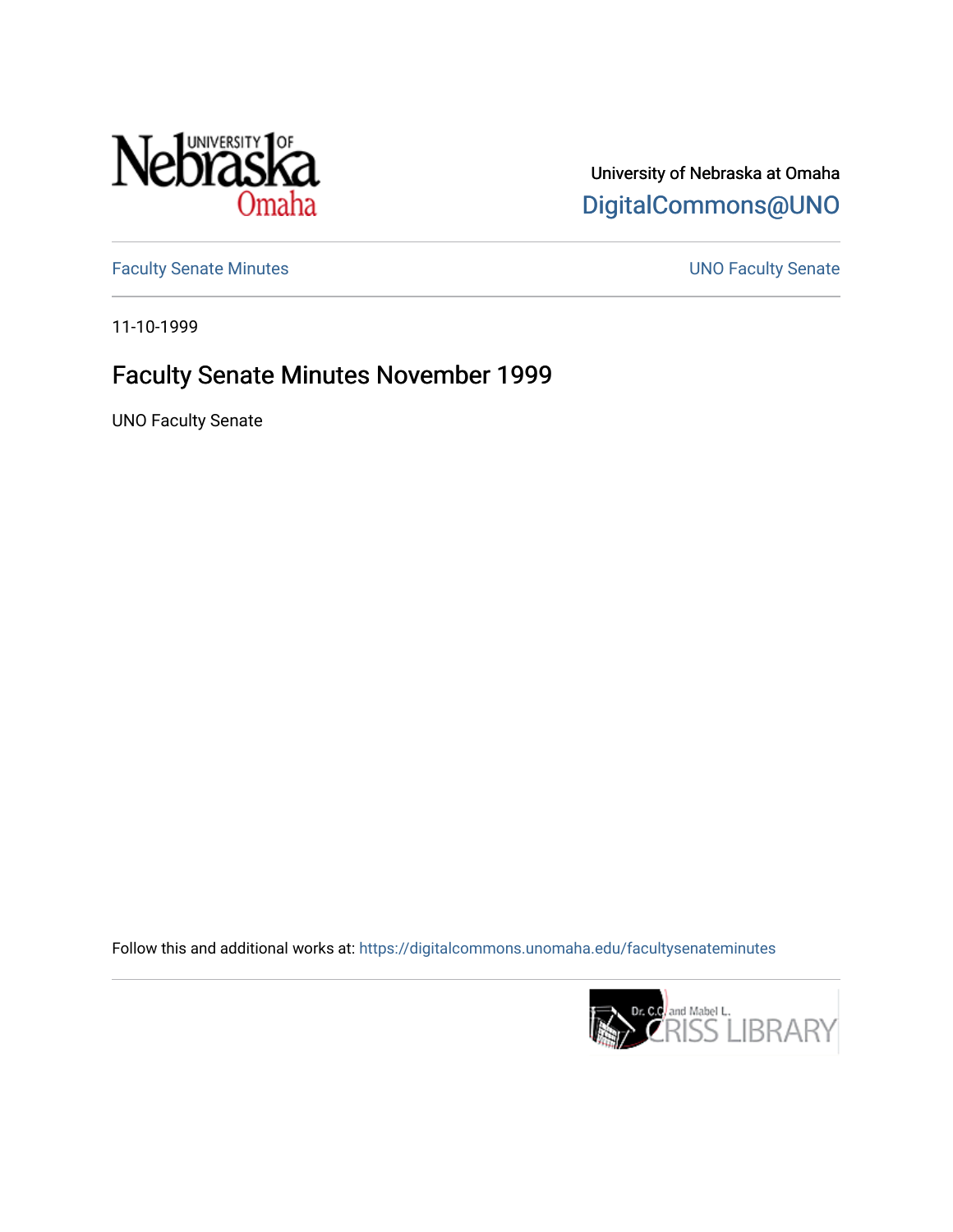#### **UNO Faculty Senate Minutes Wednesday, November 10, 1999, 2:00 p.m., MBSC Dodge Room**

Attendees: Ali, Allen, Aschenbrenner, Bacon, Bartle, Baum, Clute, DeLone, Engelmann, Foster, Gessaman, Harland, Hendricks, Irvin, Kuhlman, Landis, Lewis, Metal-Corbin, Nazem, Parnell-Smith, Paterson, Rajaram, Rech, Shaw, Shroder, Smith, Sobel, Suzuki Late Arrival: Coyne, Deffenbacher Leaving Early: Craiger, Conyers Excused: Chung, Coyne, Diamond, Lewis, Mitchell, Thompson Unexcused: Lehrer, Tuan

#### Guests: Guy Conway

Presentation and Approval of Minutes: Senator Paterson asked for approval of the October 13th, minutes (agenda attachments 1-16). The motion was approved unanimously.

Guest Speaker: Guy Conway, Director of the Milo Bail Student Center, will address the senate concerning the university's policy on the distribution of non-university literature campus-wide. This presentation was prompted by the senate's call for the Reader to be made available in the student center. Senator Paterson introduced Guy Conway, announced he will soon be leaving having taken another position in Florida and finally, shared his appreciate for his many years of fair treatment and service to the himself and the university at-large.

#### Officers Reports

President's Report: Senator Paterson reported on the following items:

Executive Committee and Administration Meeting: October 20th (agenda attachment 17) The joint doctorate with UNL was discussed as well as how it was originally deemed from the start.

Discussion: Senator Craiger spoke to the college's desire for a Ph.D. degree of their own rather than a joint degree. Senator Ali explained the section of the degree originally intended for UNL was expanded after the fact resulting in the sense that the final decision is not a victory but more an acceptable option. Senator Gessaman concurred with Senator Ali's comments.

Additional Discussion: Senator Paterson asked for feedback on the current status of the Arts and Sciences building; he was informed noise and odors were still issues of concern. Several agreed the previously requested written updates on construction progress have been implemented and are much appreciated. Senator Allen added the discomfort will certainly be worth it once the work is completed.

Board of Regents Meeting: The meeting was held on November 5th.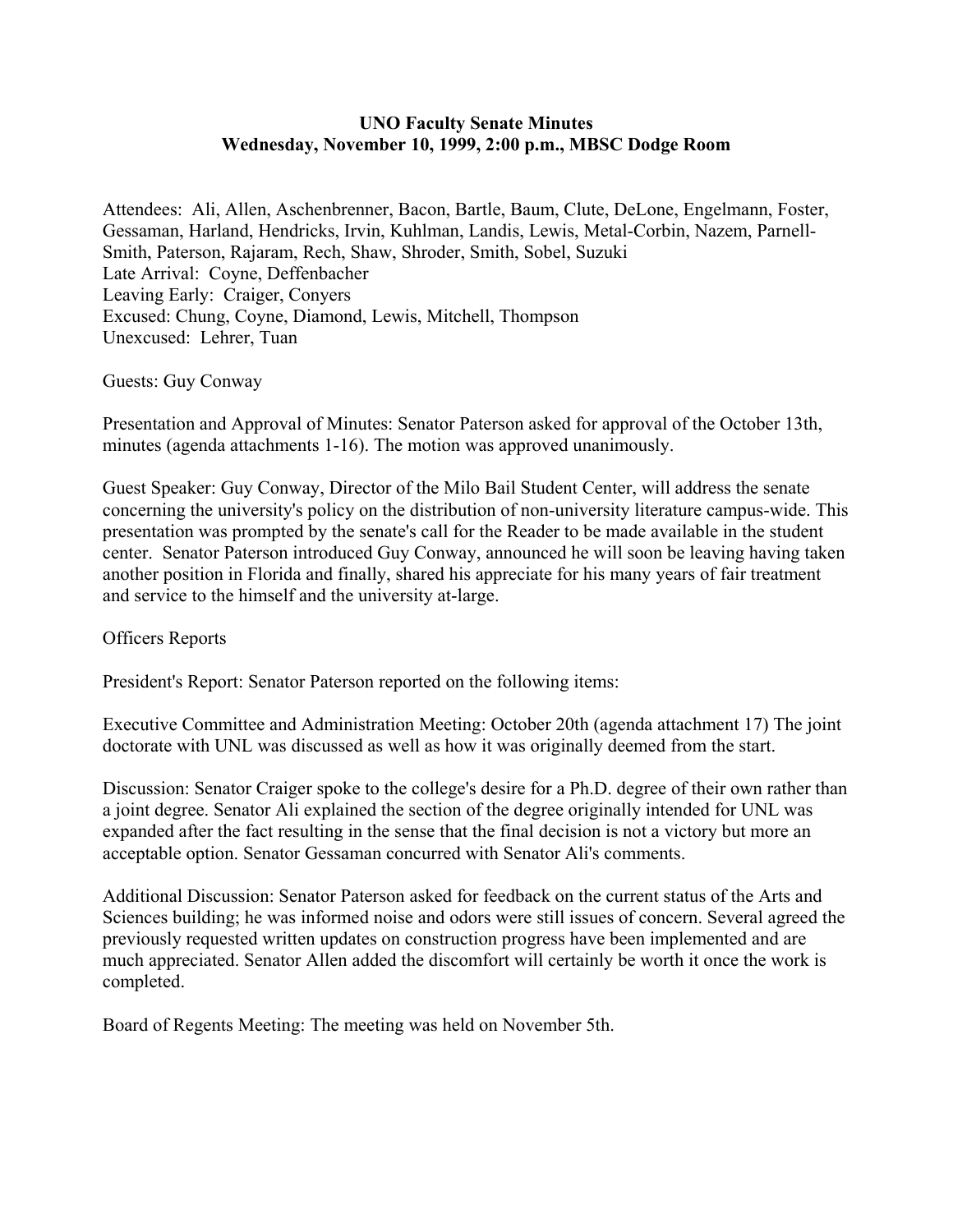Distance learning was discussed and seems to be a hot bed regarding the spending of money. An increased amount of defensiveness seems to exist. It was also noted there seems to be a lot of uncoordinated activity amongst the four campuses.

Discussion: Senator Shroder asked if a standing committee is working on this issue; Senator Bartle confirmed the Committee on Academic and Curricular Affairs was charged with looking into it, however, no action has been taken as yet.

Chancellor's Council Meeting: The October meeting was canceled; Chancellor Belck was in China.

President Smith and NU Senate Presidents Meeting: Central Administration has confirmed the next meeting will be in January, 2000, however, a specific date is not yet known. Updates will be forthcoming.

Budget Advisory Committee (BAC) Meetings

Minutes: Senator Paterson attended the October 12th, 26th and November 10th, meetings. A report will be given by Senator Ali under III, B, 2.

Council of Deans' Reallocation Decisions: At their November 20th, meeting, the BAC charged Senator Paterson with finding out if the senate wants to represent faculty by getting involved in the Council of Deans' reallocation decisions for Year Two prior to the December 1st, deadline for submitting their report to the chancellor.

Discussion: Concern was shared that the Council of Deans is already in the process of evaluating budget reallocations under the guidelines of the strategic plan and whether faculty should be involved at the decision making level. Senator Paterson relayed that Dr. Dale Krane feels that strategic plans tend to be generic blueprints which can be used for literally anything. Senator Gessaman agreed that strategic plans are broad in concept and make broad sweeping statements and because of this it is imperative that faculty be involved in the evaluative stage. Senator Shroder agreed but solicited suggestions on how faculty could go about getting inserted into the process. Senator Paterson agreed to address this issue with administration at the November 17th, meeting. Senator Engelmann confirmed faculty involvement is necessity although there may be areas they are not qualified for. Senator Shroder suggested requesting that the Executive Committee be appointed to the review committee.

Committee on Goals and Directions Meeting: Senator Paterson attended the October 27th, meeting. A report will be given by Senator Nazem under IV, D.

NU Task Force for Program Evaluation and Prioritization: October 29, 1999

Strongly contested meetings are expected. The next meeting will be Friday, November 12th.

Secretary-Treasurer's Report: Senator Hesham Ali

Budget Reports: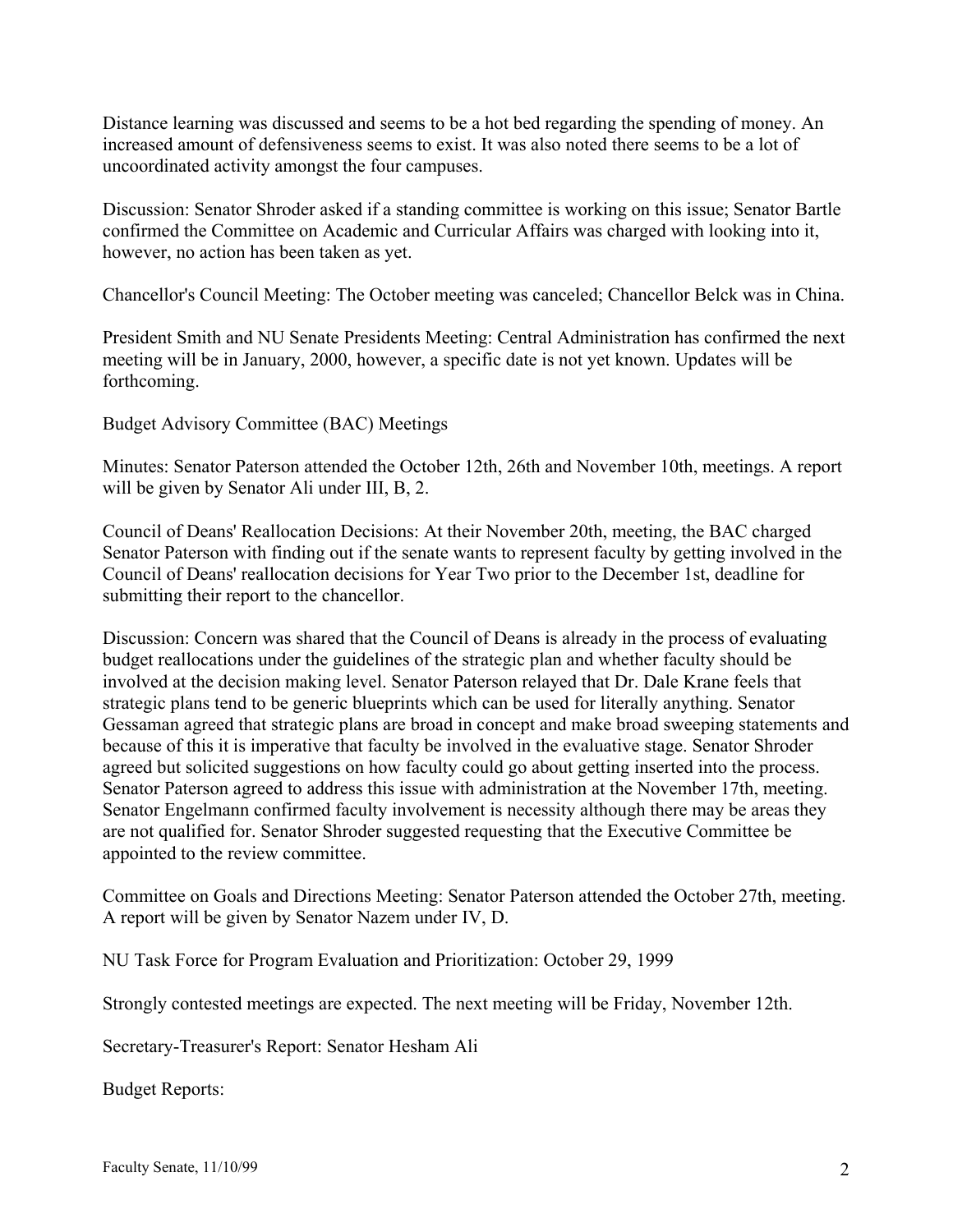On behalf of the Executive Committee, Senator Ali presented the July 31st, agenda (agenda attachments 18-19).

On behalf of the Executive Committee, Senator Ali presented the August 31st, agenda (agenda attachments 20-21).

On behalf of the Executive Committee, Senator Ali presented the September 30th, agenda (agenda attachments 22-23).

On behalf of the Executive Committee, Senator Ali presented the October 31st, agenda (agenda attachments 24-25).

Budget Advisory Committee Meetings, October 12th , 26th and November 10th: Written reports have not been submitted. Senator Ali reported the committee's membership has a good representation and is meeting every other week to discuss various budget reallocations topics both on and between campuses.

Budget Advisory Committee, Health Care Subcommittee Meeting, October 29th (agenda attachment 26). Senator Ali reported that a health care subcommittee has been established and that Professors Ambrose, Littrell and himself are the only members as of this time. The first meeting was held on October 29th, during which the reasons why health care premiums have increased so dramatically was discussed. Statistics such as 1,500 members dropping the dental plan and a small percentage of members having claims over \$75,0000 were addressed. Concern was shared that the original health insurance contract may have had problems since the reason given for the increase in premiums do not support the amount of the increase. A committee plans to invite David Lechner, NU Vice President for Business and Finance, to the December meeting.

Discussion: Senator Deffenbacher inquired if Central Administration has ever provided a total number of members enrolled in the plan. Senator Ali noted one of the main reasons behind meeting with Dr. Lechner in December is to obtain updated/accurate information. Senator Paterson expressed concern that this is likely only the beginning of future premium increases and encouraged getting a handle on things now. Senator Ali encouraged faculty to forward questions to him prior to December 1st so he could address them at the meeting.

Past President's Report: Senator Shelton Hendricks

No report.

Vice President's Report: Senator Janice Rech

President Smith and NU Senate Presidents Meeting (December, 1999, through April, 2000): Central Administration does not anticipate another meeting until January, 2000.

New Charge; New Faculty Pay: After discussion by the Executive Committee and Cabinet (EC&C) on October 6th, Senator Rech was charged with looking into options for changing the current procedure of paying new faculty at the end of September to issuing them a partial salary closer to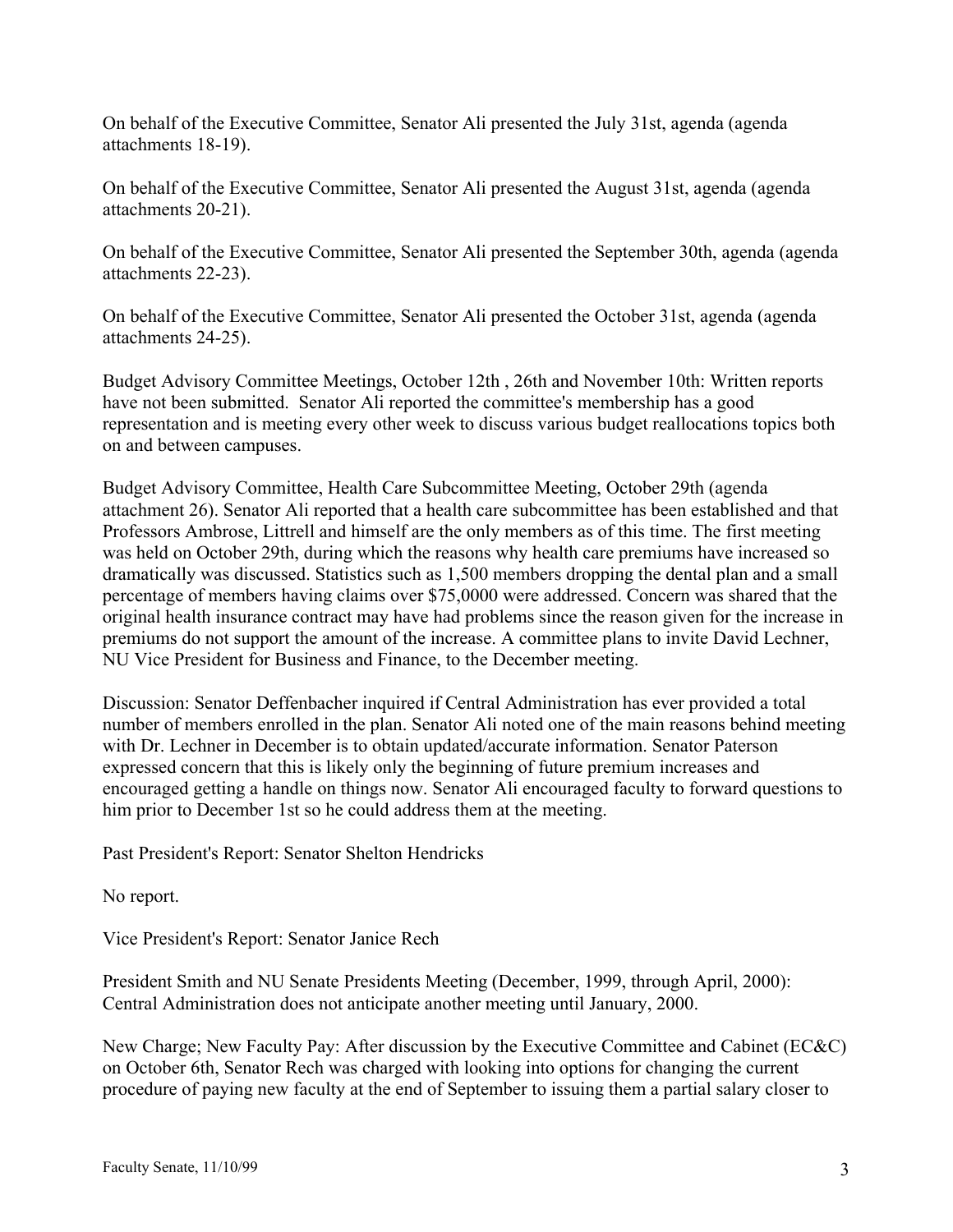their hire date in order to eliminate them having to go six week without pay. Refer to the October 6th, minutes for additional information and suggestions. Senator Rech stated she has begun looking into short-term low-interest loans through the Alumni Center to assist new faculty until they receive their first paycheck.

Executive Committee Report: Senator Janice Rech

Resolution:

On behalf of the Executive Committee, Senator Rech moved the following:

Resolution 2417, 11/10/99: Executive Committee

BE IT RESOLVED, that the following names go forward as appointments to the senate Budget Advisory Committee for three-year terms from November 10, 1999, through July 31, 2002:

G. Griffith Elder Andrew Smallwood

BE IT FURTHER RESOLVED, that the following names go forward as appointments to the senate Budget Advisory Committee's Subcommittee on Health Care for three-year terms from November 10, 1999, through July 31, 2002:

David Ambrose

The motion was approved unanimously.

Standing Committee Reports

Committee on Academic and Curricular Affairs: Senator John Bartle, chair.

Minutes: On behalf of the Committee on Academic and Curricular Affairs, Senator Bartle presented the October 27th, agenda (agenda attachments 27-28).

New Charge Removed: Distribution of Free Literature On Campus: The charge of looking into issues surrounding the distribution of free literature on campus was removed from the Committee on Academic and Curricular Affairs and given to the Committee on Professional Development per discussion at the October 13th, senate meeting.

Committee on Educational Resources and Services: Senator William Clute, chair.

Minutes: On behalf of the Committee on Educational Resources and Services, Senator Clute presented the October 27th, agenda (agenda attachment 29). Senator Clute thanked all who participated in the fund raising efforts and reported the committee's goal of \$1,500 was close at hand.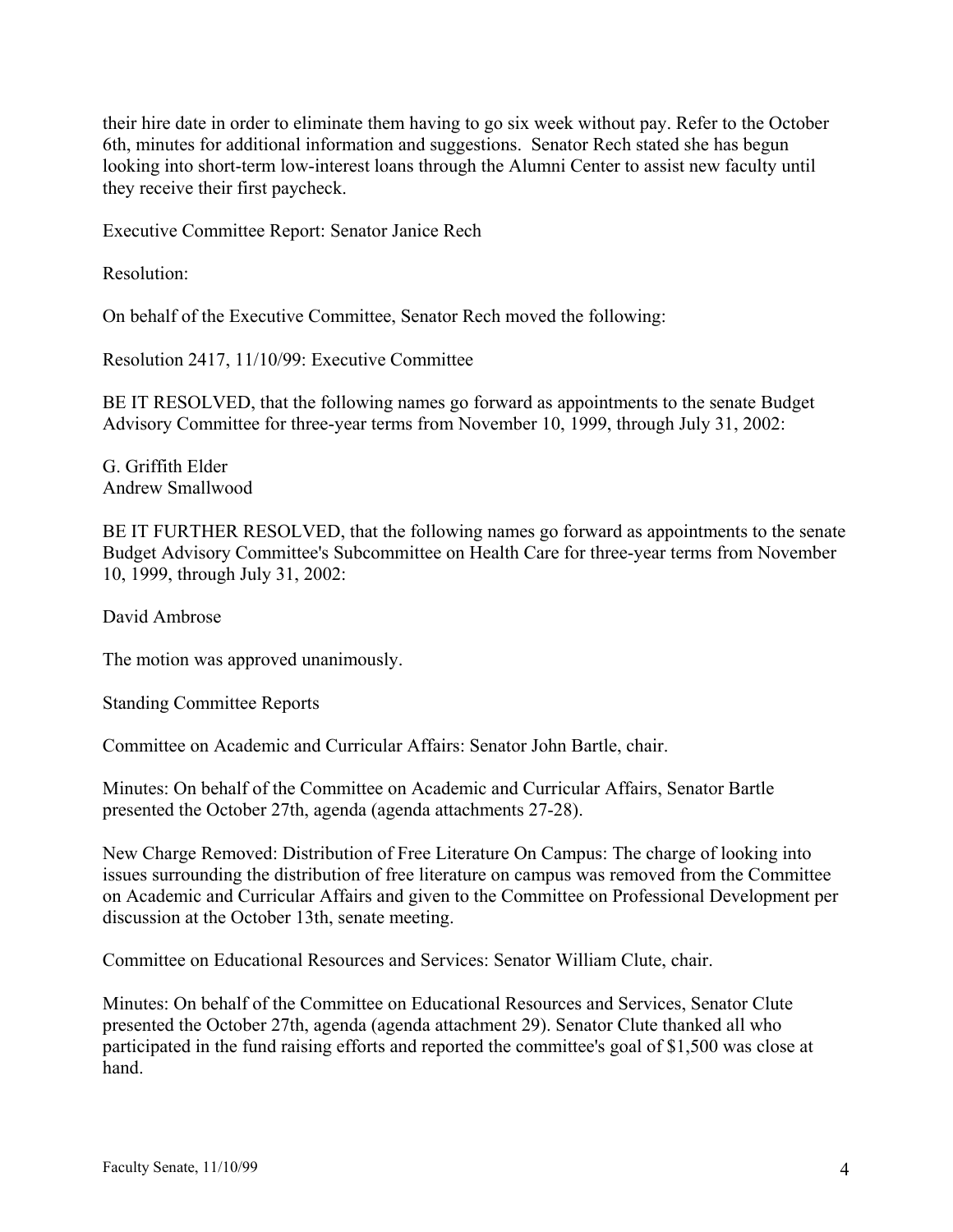Committee on Faculty Personnel and Welfare: Senator Ken Deffenbacher, chair.

Minutes: No report; the committee did not meet in October.

Agenda: On behalf of the Committee on Faculty Personnel and Welfare, Senator Deffenbacher presented the November 24th, agenda (agenda attachment 30).

Resolution:

On behalf of the Committee on Faculty Personnel and Welfare, Senator Deffenbacher moved the following:

Resolution 2418, 11/10/99: Committee on Faculty Personnel and Welfare

WHEREAS, it is an honor for faculty to serve as marshals at commencement, and

WHEREAS, the present system used to select faculty commencement marshals has proven difficult to implement fully; therefore,

BE IT RESOLVED, that the following procedure will be used henceforth: two faculty marshals shall be selected for each commencement by the faculty senate president. Selection shall be from a list of faculty senate and faculty volunteers.

Discussion: Senator Rech offered a friendly amendment to add "and faculty" to paragraph three. Senator Deffenbacher accepted the amendment on behalf of the committee. There was no further discussion.

The motion was passed unanimously.

December Marshals: At the November 3rd, Executive Committee and Cabinet meeting, Senators Allen and Rech volunteered to serve as marshals at the December commencement if resolution 2418 is passed by the full senate. Senator Deffenbacher volunteered to serve as a backup.

New Charge: Work Environment & Physical Conditions in the Arts and Sciences Building: This issue was remanded to the Committee on Faculty Personnel and Welfare by the October 13th, faculty senate meeting based on complaints by several faculty members. Senator Deffenbacher reported that the lack of communication has been well addressed and weekly e-mail updates are being dispersed to all faculty and staff working in the Arts and Sciences building.

Committee on Goals and Directions: Senator Sufi Nazem, chair.

Minutes: On behalf of the Committee on Goals and Directions, Senator Nazem presented the October 27th, agenda (agenda attachments 31-32).

Resolution: Senator Nazem requested feedback on the working draft of the resolution as shown in the committee's minutes.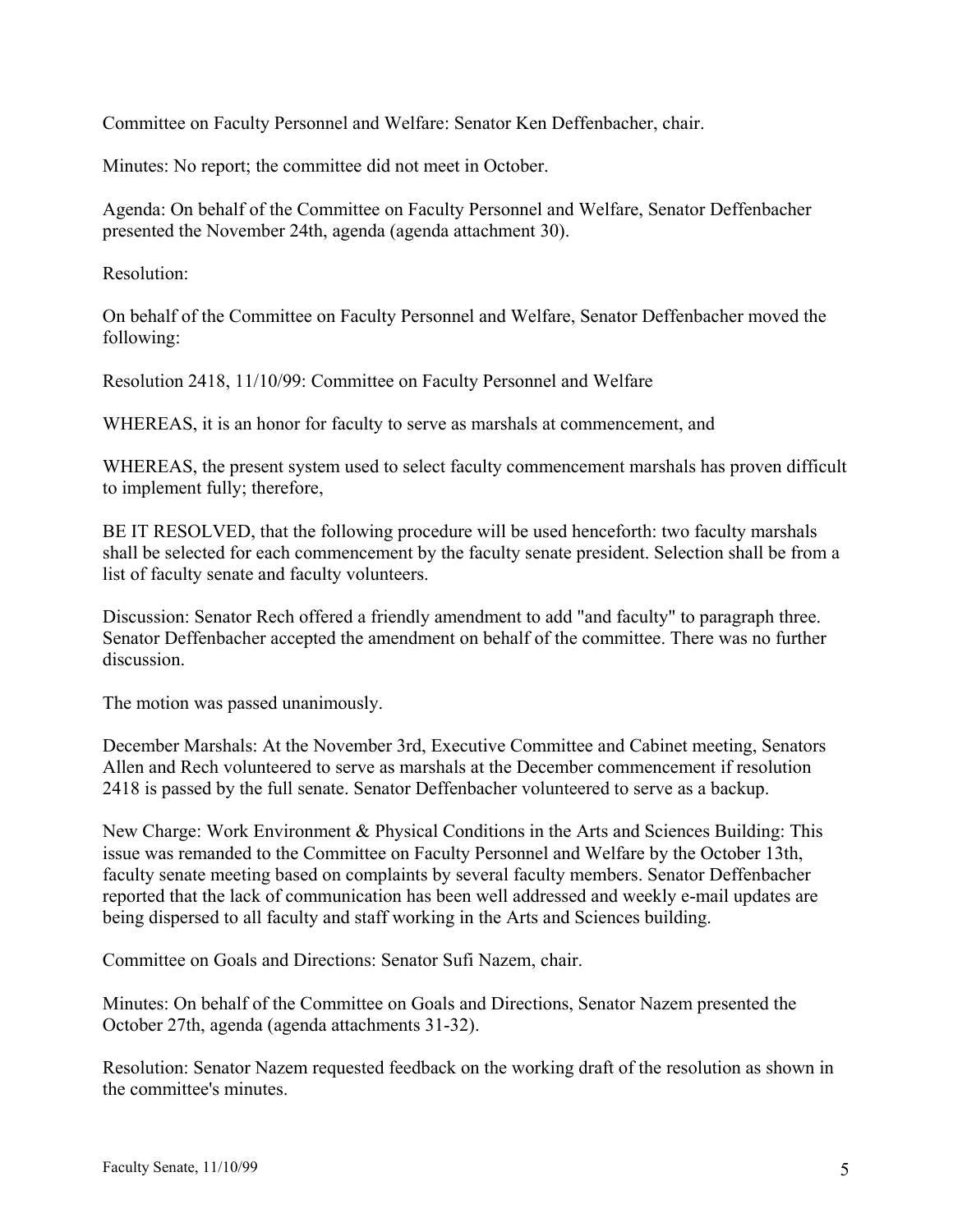Discussion: Senator Paterson suggested the resolution be remanded back to the committee pending discussion with the University Foundation. Senator Baum suggested the issue be approached on a positive note and that he'd like to see the senate work with the foundation to strengthen the core of the university and encourage suggesting specific needs to prospective donors. Senator Shroder emphasized that the senate needs to be instructed on how the system works currently works before they go forward with suggestions on how to improve it. Senator Deffenbacher noted undesignated donations do not attract donors who may want to be recognized. Senator Deffenbacher cited a previous incident in which a representative of the University Foundation turned the tables and asked faculty to provide names of donors. Senator Ali reported the issue of faculty soliciting donors was previously addressed with Chancellor Belck who clearly stated faculty do not want to get involved in this process. He then suggested faculty pick a specific area, such as the library, and keep reproaching administration regarding fund raising for that specific issue. Senator Parnell-Smith shared an experience she had with a powerful student who saw to it that when her company upgraded to new computer last year all of the old computers were donated to Bellevue University. Senator Bacon stated faculty have something to sell in terms of being the contact person for fund raisers. Senator Paterson suggested the need to establish guidelines or at the very least a policy statement; Senator Shroder agreed stating it would be a very good stand for the senate to take. Senator Paterson charged the Committee on Educational Resources and Services with looking into this issue and suggested they have either the chancellor or a foundation representative address the senate.

Committee on Professional Development: Senator Chris Allen, chair.

Minutes: Document has not been submitted by chair. Senator Allen reported that the committee met and drafted a letter to UNO's peer institutions on faculty development and resources. Results will be compiled and presented to Vice Chancellor Hodgson as soon as they become available. The committee will address the issue of free publications at their next meeting.

New Charge, Distribution of Free Literature: The charge of looking into issues surrounding the distribution of free literature on campus was removed from the Committee on Academic and Curricular Affairs and given to the Committee on Professional Development per discussion at the October 13th, senate meeting. The charge originated during the September 8th, senate meeting as follows: "Senator Paterson charged the committee with looking into the current policy on the distribution of free publications on campus, particularly in the student center. No action will be taken until after Guy Conway addresses the senate at the November 10th, meeting."

Discussion: During Guy Conway presentation at the beginning the November 10th, senate meeting, he suggested petitioning Dr. Mudd to refer this issue to the University Committee on Student Affairs who actually hold the power to change it.

Committee on Rules: Senator Miriam DeLone, chair.

Minutes: No report; the committee met on October 27th, but did not have a quorum, therefore, minutes were not taken.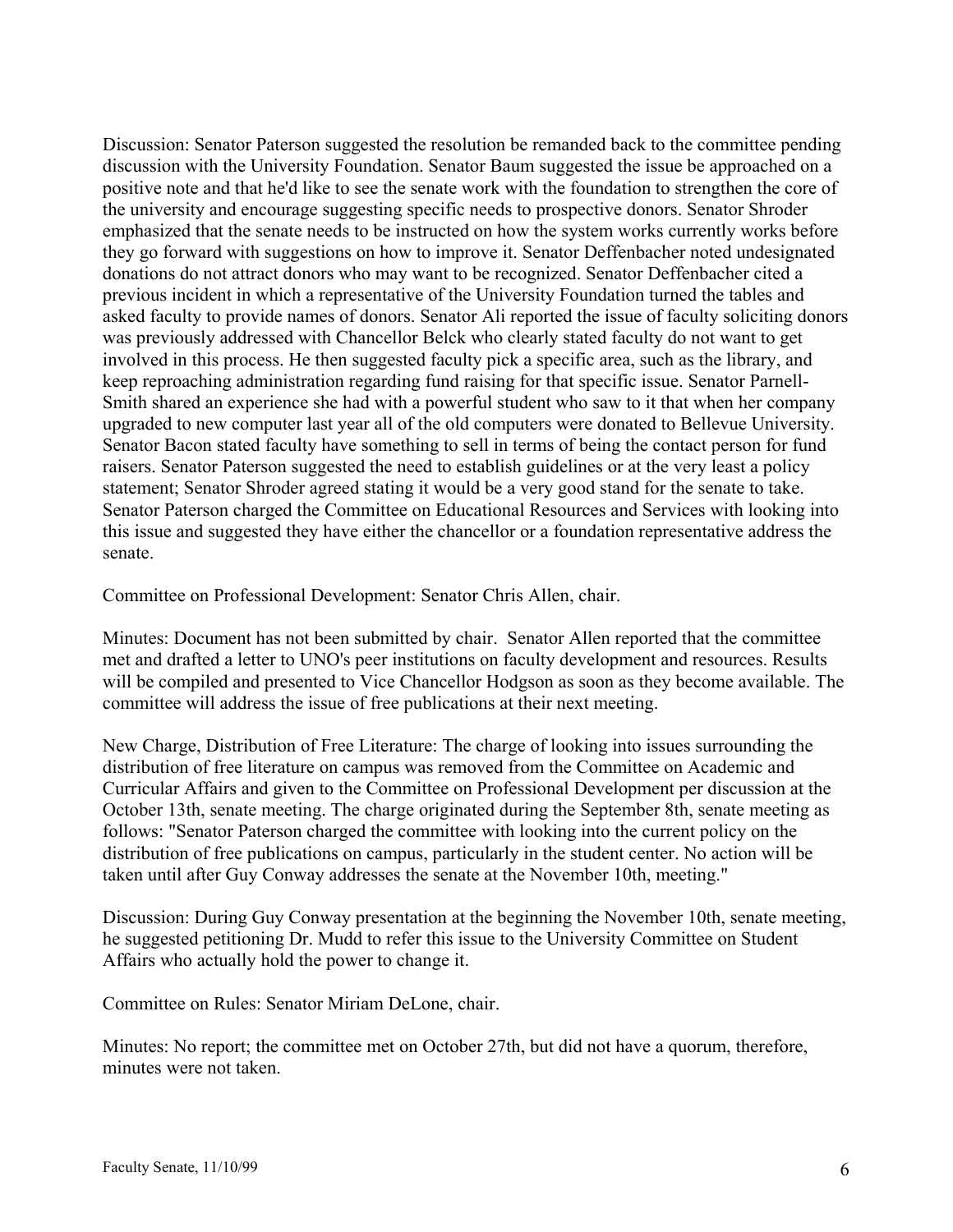Resolution: On behalf of the committee, Senator DeLone officially withdrew the following resolutions until December.

Resolution XXXX, 11/10/99: Committee on Rules WITHDRAWN

BE IT RESOLVED, that the following name go forward as appointment to the Faculty/Staff Parking Ticket Appeals Committee to replace outgoing member Virginia Franks for a three-year term from November 10, 1999, through July 31, 2002:

TBA

Resolution XXXX, 11/10/99: Committee on Rules WITHDRAWN

TBA: Consolidate election dates for the senate's Academic Freedom and Tenure Committee, Faculty Grievance Committee and Professional Conduct Committee.

Resolution XXXX, 11/10/99: Committee on Rules WITHDRAWN

TBA: Change the date new senators are elected to allow time for fall schedule to be adjusted for Wednesday senate meetings.

Other Reports

Academic Planning Council: Senator John Bartle, senate representative

Written Report By Senate Representative: The October 22nd, meeting was canceled. The committee will meet on November 5th, and a written report will be presented by Senator Bartle at the November 10th, senate meeting. The committee will meet again on November 19th.

Alumni Association, Board of Directors: Professor William Wakefield, non-senate representative

Written Report By Senate Representative: Document has not been submitted. Professor Wakefield has been requested to determine if any issues discussed are pertinent to faculty and if so, to submit a written report by the first Monday of every month for presentation to the senate. Senator DeLone reported that Dr. Wakefield is attending the meetings and that the association has a new web site everyone should visit at the following address: http://www.unoalumni.org/

American Association of University Professors (AAUP): Senator Janice Rech, senate representative

Written Report By Senate Representative: Document has not been submitted.

D. Graduate Council: Senator Lynn Harland, senate representative.

Written Report By Senate Representative: Document has not been submitted. Senator Harland reported that two major items were dealt with at the November 8th, meeting: 1) pre-planned dual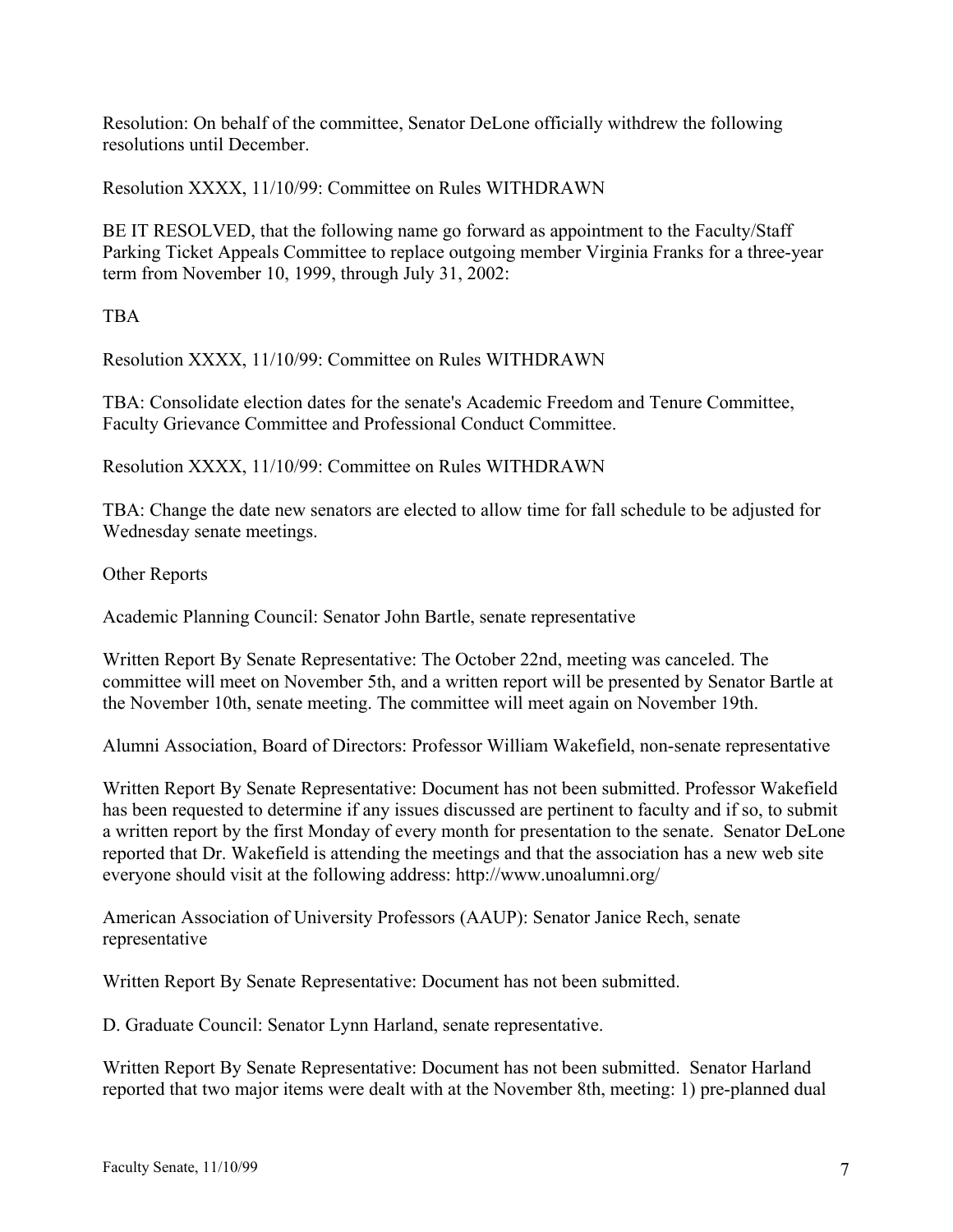degree programs can now have more than 15 hours of overlap; and 2) the dual degree program of public administration and social work that had more than 15 hours was approved. The next meeting is scheduled for 2:30 p.m. on Tuesday, November 30th.

Strategic Planning Steering Committee: Senator Hesham Ali, senate representative.

Written Report By Senate Representative: On behalf of Senator Ali who was unable to attend the last meeting, Senator Hendricks reported that the Executive Committee and Cabinet will be invited to the next advance scheduled for November 12th, in the Alumni Center and that discussions are continuing on a number of other issues. Senator Ali stated that the main issue to be addressed at the November 12th, retreat will be moving forward with the reallocation issue as well as what is expected of the strategic plan units.

Discussion: Senator Paterson stated he has heard there are fewer faculty attending recent meetings and asked if this was true. Senator Hendricks stated he believes the invitation list remains constant but was unsure of actual attendance. Senator Paterson asked if this might be an appropriate place for the senate to address the budget reallocation issue; Senator Hendricks agreed it would adding the academic plan is not final although there is currently a six page draft.

## Old Business

Honorary Doctorate Candidates: On November 3rd, the Executive Committee and Cabinet reviewed the vitaes and officially approved the two honorary doctorate candidates provided by the Committee on Honors and Awards. Chancellor Belck has been notified and will place this issue on the agenda for presentation at the next board of regents meeting. Senator Paterson suggested faculty might want to be a little more pro-active in bringing forward nominees in the future to ensure a wider selection.

Move Election of Senate President(-Elect) Earlier in Year and Assign the Vice President to the President Track: At the November 3rd, meeting of the Executive Committee and Cabinet, Senator Paterson expressed the desire to instill continuity within the senate by retaining officers for more than one year citing the example of having the vice president carry on as president-elect, then president, then past-president. He also expressed interest in moving the election of the presidentelect earlier in the year to allow the new officer to attend more of the quarterly meetings with President Smith and the other NU senate presidents prior to becoming president. After discussion at several meetings, the Executive Committee and Cabinet voted down the implementation of these two issues preferring the current process.

Commencement Attendance: Vice Chancellor Hodgson has requested the senate's support in encouraging greater faculty attendance and participation for the forthcoming December graduation. The MBSC also contacted the senate office to encourage the senate to increase faculty participation suggesting reserved parking permits be offered again. The senate has already passed the following resolutions in an effort to increase attendance.

Resolution 2343 10/14/98: Committee on Rules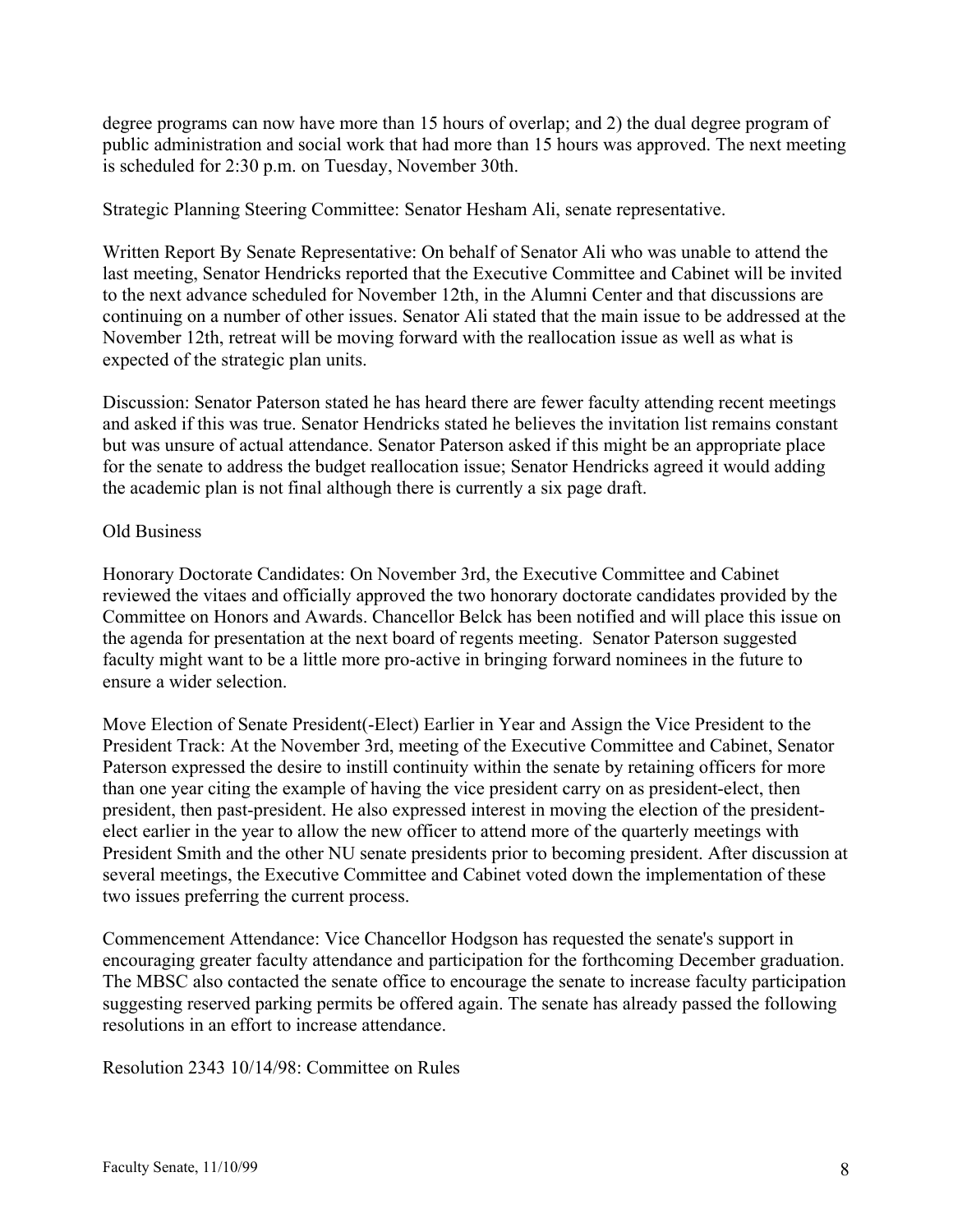WHEREAS, faculty participation at commencements is important to the institution; and

WHEREAS, obtaining academia regalia can involve a considerable expense for faculty; and

WHEREAS, individual faculty have differing needs and desires with regard to academic regalia; therefore,

BE IT RESOLVED, that the faculty senate calls upon the UNO administration in consultation with the manager of the UNO Bookstore to provide and publicize as many cost reduction options as possible for faculty to obtain academic regalia for commencement, but excluding options that would result in increases in student commencement fees.

Resolution 2207 - 02/12/97: Executive Committee

WHEREAS, commencement is a significant event in the life of a university community which marks the achievement of worthy goals and ambitions and which promises new beginnings and challenges; and

WHEREAS, commencement brings together faculty, administration, staff, students and their relatives, alumni, friends, and neighbors in this academic celebration rich in history, pageantry and symbolism; and

WHEREAS, faculty members are encouraged by Faculty Senate Resolution 262 and university policy to attend at least one commencement ceremony each year to represent their respective colleges and academic disciplines before assembled graduates, their families and the general public; and

WHEREAS, in recent years the faculty has been notably under represented at UNO commencements amid complaints that faculty seem to be taken for granted in these exercises, that the robing facilities are often inadequate and that a gulf symbolically intervenes between the amenities encountered and experienced by the faculty representatives and those accorded the platform party on Commencement Day; therefore

BE IT RESOLVED, that the Faculty Senate of the University of Nebraska at Omaha recommends that steps be taken by the administration in consultation with the Faculty Senate (1) to provide an adequate, pleasing and functional robing area for faculty who attend commencement, (2) to provide refreshments, fruits and an assortment of breads and pastries for faculty participants in an appropriately appointed setting, and (3) to promote other steps in commencement preparations and activities which would encourage faculty members to feel they are a valued part of the proceedings and not second-class citizens.

Discussion: The issue of departments purchasing robes out of their operating budget was addressed by Senator Shroder who stated his department was told they could not do this. Several senators from the Psychology Department responded their department has already bought robes in this manner and Senator Shroder to readdress the issue.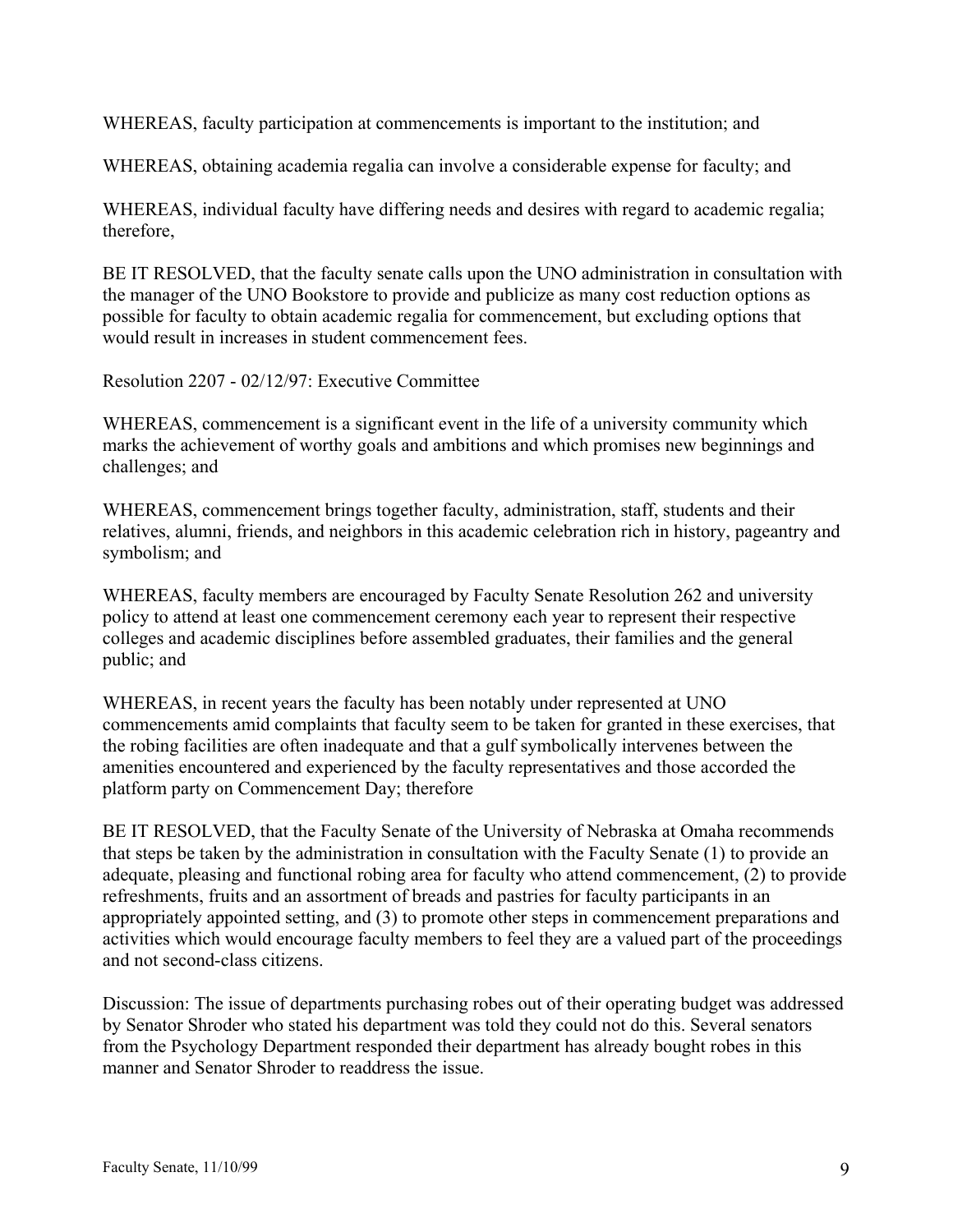City's Plans To Change Dodge Street: Senator Hendricks recently saw a copy of the city's plans for changing Dodge Street which includes but are not limited to: 1) widening Dodge Street to six lanes plus a median strip with left turn lanes in front of UNO; 2) removal of the necessary green space from both sides of Dodge Street; 3) removal of the left-turn bay at 60th and Street and replacement with a traditional left turn lane; 4) removal of the pedestrian bridge east of campus; and 5) removal of an unknown number of trees and shrubs. Senator Hendricks expressed strong concern for the destructive of the campus environment and the quality of life for students living on campus stating the proposed plans can only lead to more and faster moving traffic, narrower sidewalks and generally make the entire area less hospital and more dangerous. He concluded that the esthetic degradation of one of Omaha's most attractive areas is incomprehensible and called for the faculty senate to review these plans and determine if faculty should take a stand.

For the Good of the Order: Bylaws, Article IV. Senate Agenda., Section 3: "This period of informal, unrecorded discussion is provided to encourage senators to voice opinions on timely issues and shall not normally exceed ten minutes."

2000-2001 President-Elect: The president-elect must be elected at the December 8th, senate meeting. Interested candidates or those wishing to nominate a fellow senator should forward names to the senate office via e-mail by November 30th. Questions may be directed to the senate president, Douglas Paterson. Nominations can also be made from the floor at the time of the election.

Constitution, Article IV. Organization of the Senate: The officers of the senate shall consist of the president, the vice-president, and the secretary-treasurer, and, in the spring semester, the presidentelect if there be one. The senate shall conduct its business through committees as described in this constitution and in the bylaws. The president shall first serve as president-elect for a term beginning at the first regularly scheduled meeting of the spring semester, which will be followed by a regular one-year term as president beginning at the last regularly scheduled meeting of the academic year. The president-elect shall be elected at the last regularly scheduled meeting of the fall semester from among the membership of the senate. The president may serve successive terms through re-election, in which case there will be no president-elect for that spring semester and no past-president until the incumbent president completes his or her final term.

2. Bylaws, Article I. Duties of the Officers: Section 1: The faculty senate president shall be the faculty's spokesperson. The faculty senate president shall be the presiding officer of the senate, attend all meetings of the board of regents as the official representative of the faculty senate, refer items to committees for consideration, and perform other duties appropriate to the office. He/she shall be the faculty spokesperson when the Executive Committee meets with the chancellor and the chancellor's staff and shall chair the Executive Committee and the Cabinet when they meet in lieu of the full senate during the months of June and July.

Section 4: Upon election, the president-elect shall become a member of the Executive Committee. He/she shall endeavor to become thoroughly familiar with the senate's operating procedures and its role as the faculty's voice in the campus system of shared governance. The president-elect shall perform such other duties from time to time as may be delegated by the president or the Executive Committee.